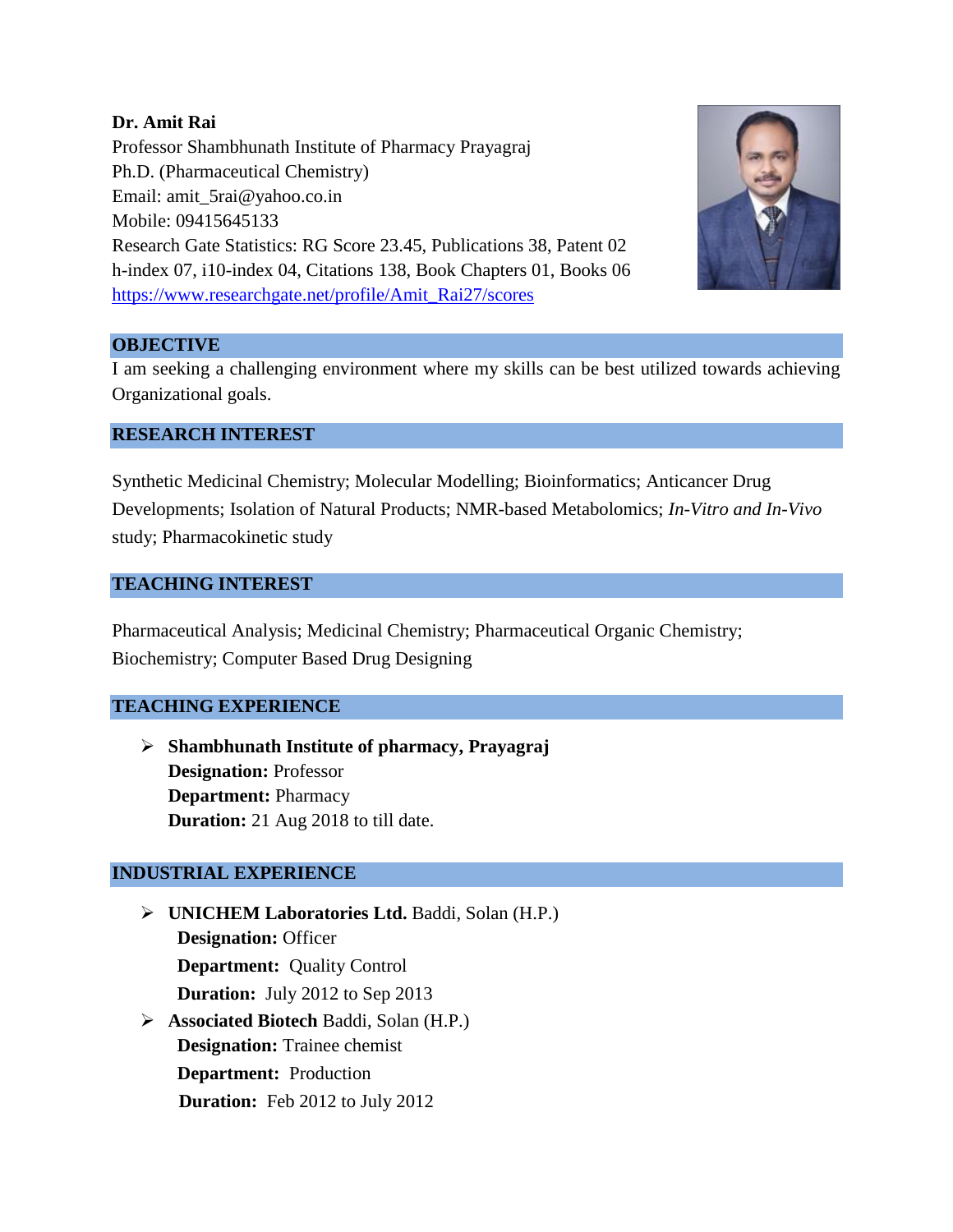## **KEY SKILLS**

- $\triangleright$  High performance liquid chromatography (HPLC)
- $\triangleright$  MetaboAnalyst (Metabolites study)
- $\triangleright$  PCR (Polymerase chain reaction) Techniques
- $\triangleright$  Bioinformatics (Computational study)
- $\triangleright$  Familiar with computer software like MS office tools
- $\triangleright$  Good Technical and Analytical skills
- $\triangleright$  Demonstrated ability to work as a team player as well as an individual with good communication skill.

#### **ACADEMIC DETAILS**

- **1. 2018 Ph.D. (Pharmaceutical Science):** Babasaheb Bhimrao Ambedkar University (A Central University), Lucknow (U.P.)
- **2. 2011 M. Pharma (Pharmaceutical Chemistry):** From Kamla Nehru Institute of Management &Technology, Sultanpur, G.B. Technical University, Lucknow (U.P.)
- **3. 2009 B. Pharma:** From Rajarshi Rananjay Sinh college of Pharmacy, Amethi, U.P. Technical University, Lucknow (U.P.)
- **4. 2003 XII:** From B.D.Y. Inter College, Allahabad (U.P.), U.P. Board
- **5. 2001 X:** From G.I.C. Allahabad (U.P.), U.P. Board

## **ACHIEVEMENT**

- **1.** Qualified **GATE Exam 2008**.
- **2.** Registered Pharmacist in U.P. State pharmacy council (Registration no. 43754)
- **3.** UGC Doctorate Research Fellowship in 2013
- **4.** UGC National Fellowship in 2015.
- **5.** Qualified Course of Computer Concepts of NIELIT May 2015.

#### **Ph.D. TOPIC**

**Title:** Design, synthesis and pharmacological screening of novel 1,4-benzohetrozine derivatives.

#### **PROJECT M. PHARMA**

**Title:** A Validated spectroscopic and chromatographical determination of Abacavir sulfate in tablet formulation as per ICH guideline.

#### **TRAINING**

 One-month Industrial Training in **UNICHEM Laboratories Ltd.** Industrial Area, Ghaziabad.

.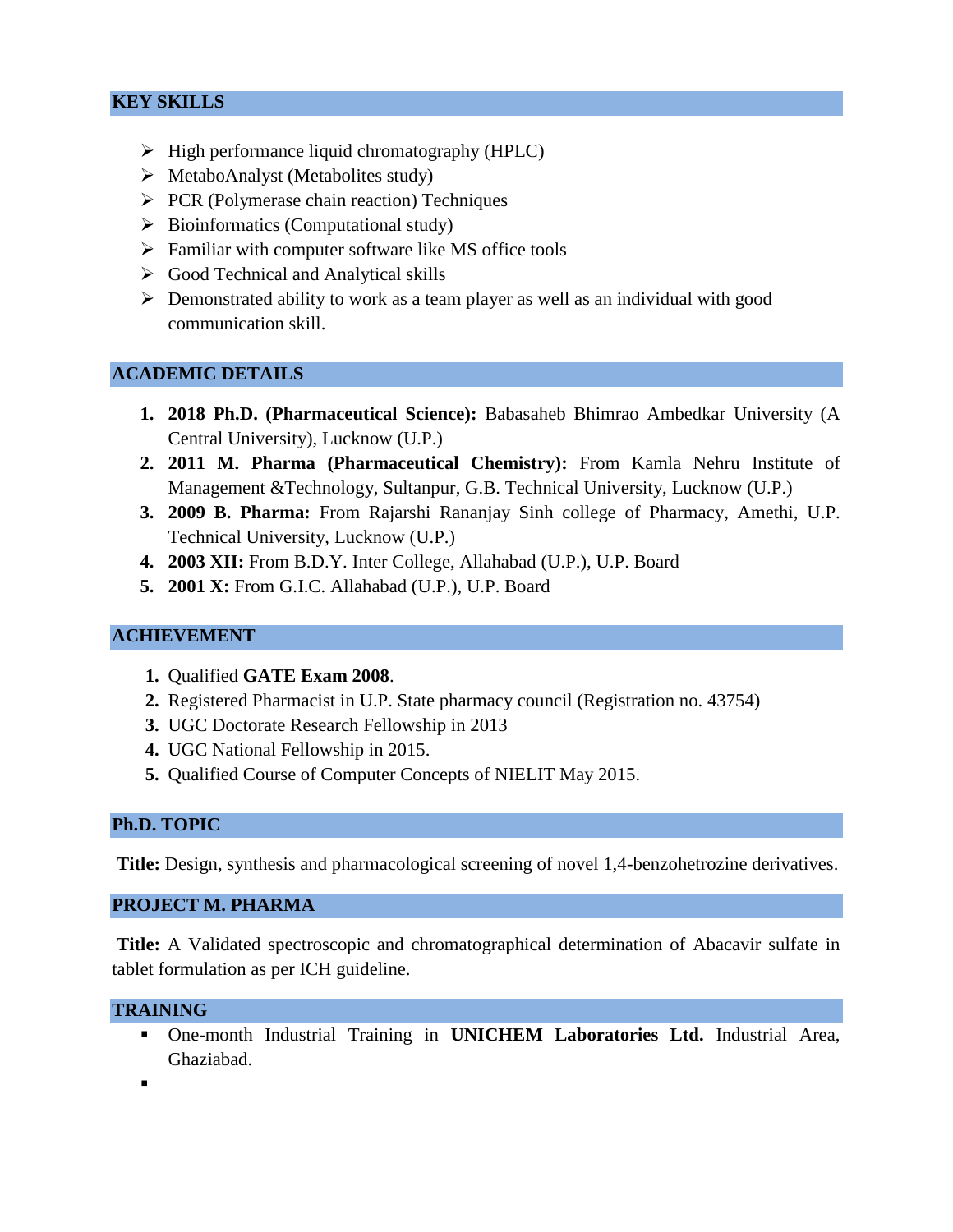**SEMINAR** 

- **1.** Attended 1<sup>st</sup> Pharma Tech IAPST International Conference Jadavpur University Kolkata (January 2008).
- **2.** Attended **International Conference Recent Advances in Pharmaceutical Sciences** in BHU (December 2010).
- **3.** Attended National Seminar on Current Challenges of Pharmacy Education & Research at Lucknow (16 April 2011)
- **4.** Two days **International Pharmaceutical Conference-2015** in Department of Pharmaceutical Sciences, Babasaheb Bhimrao Ambedkar University (A Central University), Vidya Vihar, Rai Bareli Road, Lucknow 226025, India, on **"Nanoformulations and translational research: small getting bigger"** and presented a poster entitled "*In Silico* **Study of Novel 1, 4-Benzothiazine Derivatives as Potential Antihypertensive Agents".**
- **5.** Attended Three days' workshop Hands-on-Training on **SEM, FTIR, FPLC** and Ion Chromatography, in Department of Pharmaceutical Sciences, Babasaheb Bhimrao Ambedkar University (A Central University), Vidya Vihar, Rai Bareli Road, Lucknow 226025, India, 2015.
- **6.** Attended Seven days workshop on **NMR/MRI from molecules to human behavior** organized by Centre of Biomedical Research (CBMR) and Babasaheb Bhimrao Ambedkar University (A Central University), Vidya Vihar, Rai Bareli Road, Lucknow 226025, India, 2015.
- **7.** Attended National Seminar on **Role of libraries to educate down trodden society in the present-day scenario (NSLEDTS-2015)** in Department of Library and Information Science, Babasaheb Bhimrao Ambedkar University (A Central University), Vidya Vihar, Rai Bareli Road, Lucknow 226025, India, (9August 2015).
- **8.** 3 rd Lucknow Science Congress and National Conference on **"Science for Society: An Interdisciplinary Approach"** and Oral Presentation on entitled **"A Potential Approach:** *In silico* **design novel 1,4-Benzothiazine Derivatives for the Treatment of Hypertension"** Organize by Babasaheb Bhimrao Ambedkar University (A Central University), Vidya Vihar, Rai Bareli Road, Lucknow 226025, India (31 Oct to  $2<sup>nd</sup>$  Nov 2015).
- **9.** Three-week PCR training at MRD life sciences Lucknow, India.
- **10.** Attended International Conference on Updates in Cancer Prevention and Research (ICUCPR-2017) & Satellite Conference on Translational Pharmaceutical Research: Trends and Implications and Oral Presentation on entitled "**Design and Synthesis of Impressive 1,4-Benzothiazine derivatives: A potential application for cancer treatment"** Organize by Babasaheb Bhimrao Ambedkar University (A Central University), Vidya Vihar, Rai Bareli Road, Lucknow 226025, India (14<sup>th</sup> -16<sup>th</sup> & 20<sup>th</sup> Feb 2017).
- **11.** Two days **National Conference** on **"Tourist and Green Spaces: Healthier lifestyle approaches from Nature"** and Oral Presentation on entitled **"Ayurveda promotes tourism in India"** Supported by: Ministry of Tourism, Government of India, Department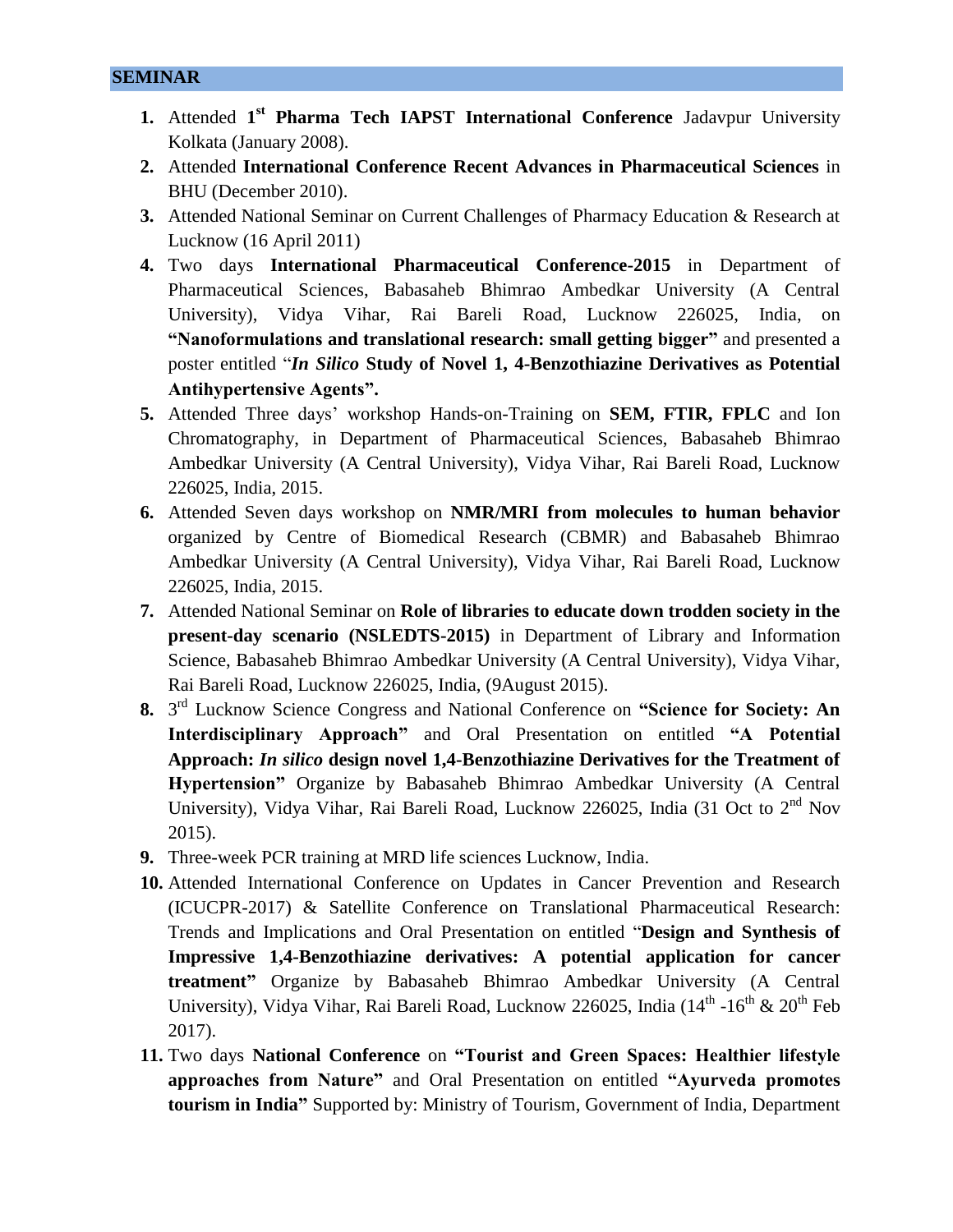of Pharmaceutical Sciences, Babasaheb Bhimrao Ambedkar University (A Central University), Vidya Vihar, Rai Bareli Road, Lucknow 226025, India.

- **12.** Attended Eight-day Faculty Development Program on "**Universal Human Values and Professional Ethics**" organized by TEQIP-III and conducted by Value Education Cell, AKTU Lucknow at Shambhunath Institute of Engineering & Technology, Allahabad India,  $5^{\text{th}}$  to  $12^{\text{th}}$  Jan 2019.
- **13.** Attended One Week Faculty Development Program on the "**3D Printing Technology becomes an Innovative Prospect for Pharmaceutical Industries in Drug Delivery System**", Organized by Joint Association of Shambhunath Institute of Pharmacy and Dr. Abdul Kalam Technical University Jhalwa, Prayagraj, India, 11<sup>th</sup> to 15<sup>th</sup> Feb 2020.

### **PATENT**

- **1.** Amit K Keshari, Sudipta Saha, Vinit Raj, **Amit Rai** and Ashok K Singh. 5Hbenzo[h]thiazolo[2,3-b]quinazolines containing nitrogen bridgehead as an antihepatocellular carcinogenic agent. Patent: Application Number 201611032810. 26 September 2016.
- **2.** Ashok K Singh, Sudipta Saha\*, Vinit Raj, Amit K Keshari, **Amit Rai**, Pranesh Kumar: 5H-benzo[2,3][1,4]thiazepino[5,6-b]indoles for the treatment of liver cancer. Ref. No: Ref. No: Application Number 201711026168 Year: 07/2017.

### **BOOKS PUBLISHED**

- **1. Modern Extraction Techniques for Drugs and Medicinal Agents**, Sudipta Saha Ashok K Singh, Amit K Keshari, Vinit Raj, **Amit Rai**, Siddhartha Maity "Ingredients Extraction by Physicochemical Methods in Food Handbook of Food Bioengineering", Volume 4, No. of pages:628, Language: English Copyright: © Academic Press Imprint: Academic Press Paperback ISBN: 9780128115213. Elsevier publishing.
- **2.** Vinit Raj, Jitendra Kumar Rawat and **Amit Rai "Tripterygium wilfordii**". ISBN: 978-3-659-63015-6. Lambert Academic Publishing (Germany).
- **3.** Vinit Raj, **Amit Rai** and Vinod Kumar "**1, 3, 4-Thiadiazole derivatives as Anticonvulsant Agents**" ISBN: 978-3-659-74750-2. Lambert Academic Publishing (Germany).
- **4.** Mahendra Singh, Vinit Raj and **Amit Rai "Multiparticultes system for mouth dissolving tablets**" ISBN: 978-3-659-76072-3. Lambert Academic Publishing (Germany).
- **5.** Anil Kumar Sahdev, Vinit Raj and **Amit Rai "QSAR Based Approached: Significance and uses in Molecular Design**" ISBN: 978-3-659-90701-2. Lambert Academic Publishing (Germany).
- **6.** Anil Kumar Sahdev, Vinit Raj and **Amit Rai "A Study on some medicinal plants from Bhimtal region**" ISBN: 978-3-659-92100-1. Lambert Academic Publishing (Germany).
- **7.** Vinit Raj, Anil Kumar Sahdev, and **Amit Rai "Liposome based approached: Various Technique and Applications**" ISBN: 978-3-330-01945-4. Lambert Academic Publishing (Germany).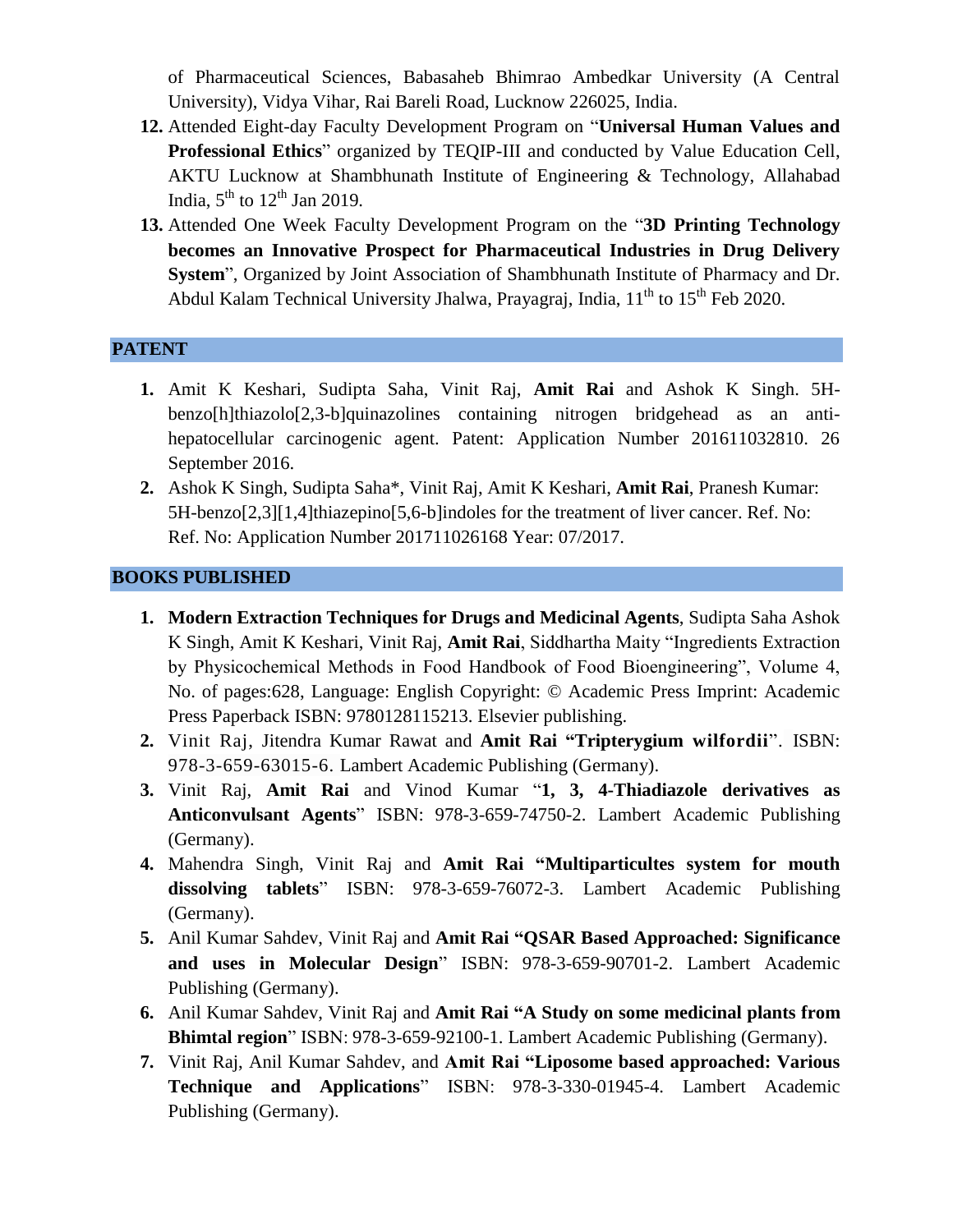#### **RESEARCH ARTICLE**

- **1. Amit Rai**, Umesh Kumar, Vinit Raj, Ashok K Singh, Pranesh Kumar, Amit K Keshari, Dinesh Kumar, Biswanath Maity, Arnab De, Amalesh Samanta, Sneha Nath, Anand Prakash, Sunil Babu Gosipatala, Gyan Chand, Sudipta Saha\*: Novel 1,4-benzothazines obliterate COX-2 mediated JAK-2/STAT-3 signals with potential regulation of oxidative and metabolic stress during colorectal cancer. Pharmacological Research, 2018, 132, 188- 203. (**Impact factor 4.89**), ISSN: 1043-6618.
- **2. Amit Rai**, Ashok K Singh, Vinit Raj, Sudipta Saha\*: 1,4-Benzothiazines- A biologically attractive scaffold. Mini Reviews in Medicinal Chemistry, Bentham science, 07/2017; (Accepted), BSP-MRMC-2017-946, (**Impact factor 2.8**) ISSN: 1389-5575.
- **3. Amit Rai**, Vinit Raj, Mohamed Hodhod Aboumanei, Ashok K. Singh, Amit K. Keshari, Suraj P. Verma, Sudipta Saha\*: Pharmacophore, 3D-QSAR models and Dynamic Simulation of 1,4-Benzothiazines for Colorectal Cancer Treatment. Combinatorial chemistry & high throughput screening Bentham science, 07/2017; 20(999); (Accepted) DOI:10.2174/138 6207320666170509153137, BSP-CCHTS-2016-615, (**Impact factor 1.2**), ISSN: 1386-2073
- **4. Amit Rai**, Vinit Raj, Ashok K. Singh, Amit K. Keshari, Umesh Kumar, Dinesh Kumar, Sudipta Saha\*: Design and synthesis of 1,4-benzothiazine derivatives with promising effects against colorectal cancer cells. Cogent Chemistry, Taylor & Francis, 03/2017; 1- 24. DOI:10.1080/2331200 9.2017.1303909, ISSN: 2331-2009.
- **5. Amit Rai**, Mohamed H. Aboumanei, Suraj P. Verma, Sachidanand Kumar and Vinit Raj\*. Molecular Docking, Pharmacophore, and 3D-QSAR Approach: Can Adenine Derivatives Exhibit Significant Inhibitor Towards Ebola Virus? The Open Medicinal Chemistry Journal, 2017, 11, 3-00.
- **6. Amit Rai**, Vinit Raj, Ashok K. Singh, Amit K. Keshari, Sudipta Saha\*, A method for determining 1,4-benzothiazine derivatives in rat plasma by HPLC and its application to a pharmacokinetic study. International Journal of Pharmacy and Pharmaceutical Sciences 9(12):82-86, November 2017, DOI: 10.22159/ijpps.2017v9i12.19339.
- **7.** Ashok K Singh, Archana Singh Bhadauria, Umesh Kumar, Vinit Raj, **Amit Rai**, Pranesh Kumar, Amit K Keshari, Dinesh Kumar, Biswanath Maity, Sneha Nath, Anand Prakash**,**  Sudipta Saha\*, Novel Indole-fused benzo-oxazepines (IFBOs) inhibit invasion of hepatocellular carcinoma by targeting IL-6 mediated JAK2/STAT3 oncogenic signals, April 2018, Scientific Reports DOI 10.1038/s41598-018-24288-0. (**Impact factor 4.25).**
- **8.** Vinit Raj, Archana S. Bhadauria, Ashok K. Singh, Umesh Kumar, **Amit Rai**, Amit K. Keshari, Pranesh Kumar, Dinesh Kumar, Biswanath Maity, Sneha Nath, Anand Prakash, Kausar M. Ansari, Jawahar L. Jat, Sudipta Saha\*, Novel 1,3,4-thiadiazoles inhibit colorectal cancer via blockade of IL-6/COX2 mediated JAK2/STAT3 signals as evidenced through data-based mathematical modeling, Cytokine, Received 8 February 2018; Received in revised form 19 March 2018; Accepted 19 March 2018. (**Impact factor 3.48).**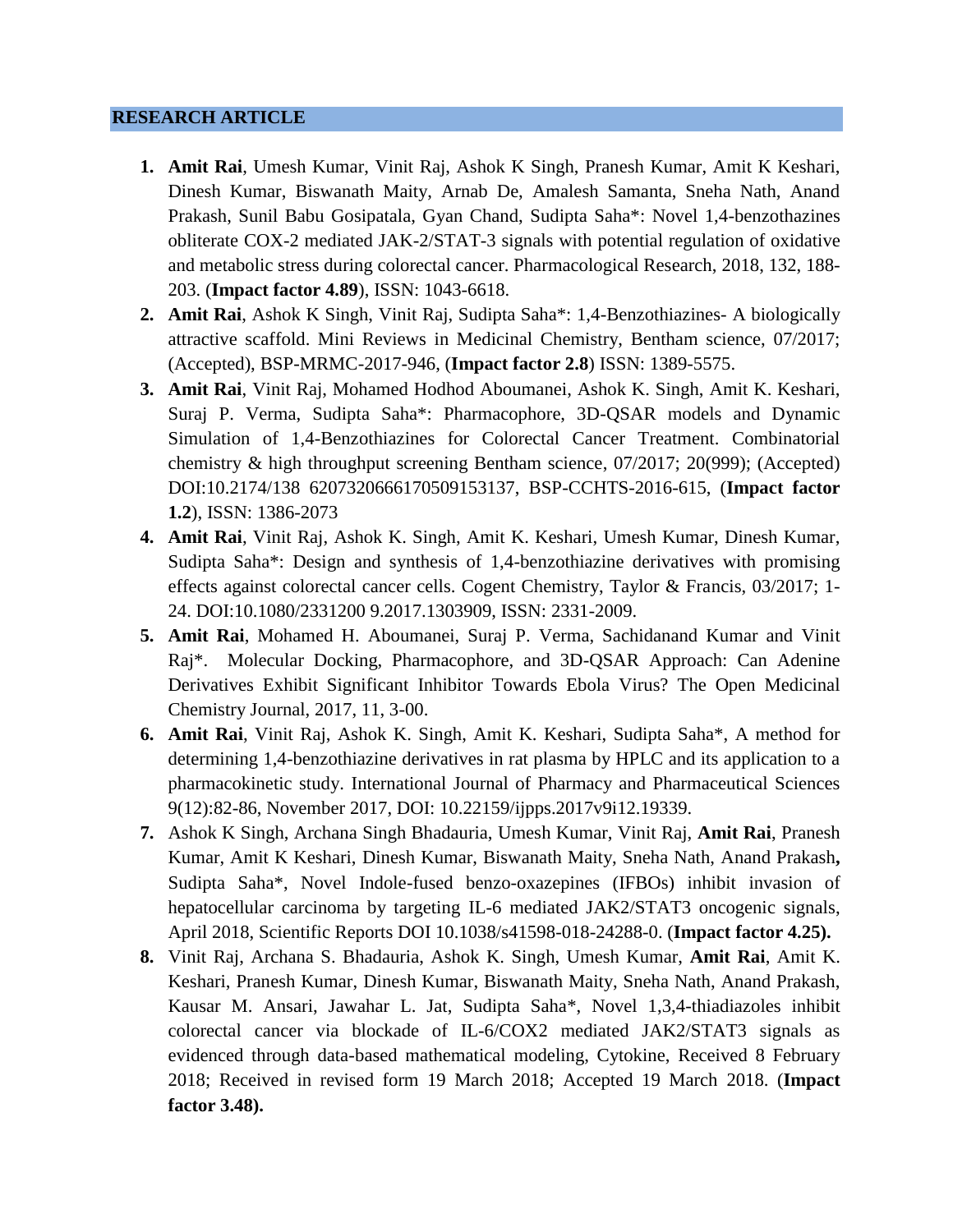- **9.** Ashok K. Singh, Vinit Raj, Amit K. Keshari, **Amit Rai**, Pranesh Kumar, Atul Rawat, Biswanath Maity, Dinesh Kumar, Anand Prakash, Arnab De, Amalesh Samanta, Bolay Bhattacharya, Sudipta Saha\*, Isolated mangiferin and naringenin exert antidiabetic effect via PPARγ/GLUT4 dual agonistic action with strong metabolic regulation. Chemico-Biological Interactions 280 (2018) 33–44. (**Impact factor 3.14),** ISSN: 0009-2797.
- **10.** Ashok K. Singh, Vinit Raj, **Amit Rai**, Amit K. Keshari, Pranesh Kumar, Sudipta Saha\*, Determination of 5H-Benzo[2,3][1,4]oxazepino[5,6-b]indoles in rat plasma by Reversed-Phase High-Performance Liquid Chromatographic-Ultraviolet Method: Application to pharmacokinetic studies. November 2017. Asian Journal of Pharmaceutical and Clinical Research 10(12):425-430. DOI: 10.22159/ajpcr.2017.v 10i12.22565.
- **11.** Amit K Keshari, Ashok K singh, Umesh Kumar, Vinit raj, **Amit rai**, Pranesh Kumar, Dinesh Kumar, Biswanath Maity, Sneha nath, Anand Prakash, Sudipta saha\*, 5Hbenzo[h]thiazolo[2,3-b]quinazolines ameliorate nDea-induced hepatocellular carcinogenesis in rats through il-6 downregulation along with oxidative and metabolic stress reduction. Drug Design, Development and Therapy 2017:11 2981–2995.
- **12.** Priyanka Mishra, Vinit Raj, Archana Singh Bhadauria, Ashok K Singh, **Amit Rai,**  Pranesh Kumar, Amit K Keshari, Arnab De, Amalesh Samanta, Umesh Kumar, Dinesh Kumar, Biswanath Maity, Sneha Nath, Anand Prakash, Kausar Ansari, Sudipta Saha\*. 6,7-dimethoxy-1,2,3,4-tetrahydro-isoquinoline-3-carboxylic acid attenuates colon carcinogenesis via blockade of IL-6 mediated signals, February 2018 Biomedicine & Pharmacotherapy. Accepted (**Impact Factor 2.7**)
- **13.** Pranesh Kumar, Ashok K Singh, Vinit Raj, **Amit Rai**, Amit K Keshari, Dinesh Kumar, Biswanath Maity, Anand Prakash, Sabyasachi Maiti, Sudipta Saha\*. PLGA loaded nanoparticles of betulinic acid for improved treatment of hepatic cancer: characterization, in vitro and in vivo evaluations, January 2018 International Journal of Nanomedicine. (**Impact Factor 4.3**) ISSN: 1178-2013
- **14.** Shalini Chauhan, Pranesh Kumar, Ashok K Singh, Vinit Raj, **Amit Rai**, Amit K Keshari, Anand Prakash, Sudipta Saha. A Natural Product, Naringin, Actives against Pylorus Ligation Induced Esophagitis in Male Wistar Rats Pharmacology. March-April 2017;79(2). IJPS-16-144R1 accepted (**Impact Factor 0.7**)
- **15.** Vinit Raj, Mohamed H. Aboumanei, **Amit Rai**, Suraj P. Verma, Ashok K Singh, Amit K Keshari, Sudipta Saha\*: Pharmacophore and 3D-QSAR modeling of novel 1,3,4 thiadiazole derivatives: specificity towards colorectal cancer. Pharmaceutical Chemistry Journal, Springer, 07/2017; (**Impact factor 0.4**), ISSN: 0091-150X.
- **16.** Vinit Raj, **Amit Rai**, Sudipta Saha, A comprehensive review on 1,3,4-thiadazole as anticancer agent through human cell line-based approach. *Anticancer journal of medicinal chemistry*. 16(12)2016. DOI: 10.2174/ 18715206166661013150151. (**Impact Factor 2.8**).
- **17.** Vinit Raj, **Amit Rai**, Ashok K Singh, Amit K Keshari, Prakruti Harshvardhanbhai Trivedi, Balaram Ghosh, Umesh Kumar, Dinesh Kumar, Sudipta Saha\*: Discovery of Novel 2-Amino-5-(Substituted)-1,3,4-Thiadiazole Derivatives: New Utilities for Colon Cancer Treatment. Anti-cancer agents in medicinal chemistry 06/2017; 17, DOI:10.2174/18715206176661704191229 16, (**Impact factor 2.7**), ISSN: 1871-5206.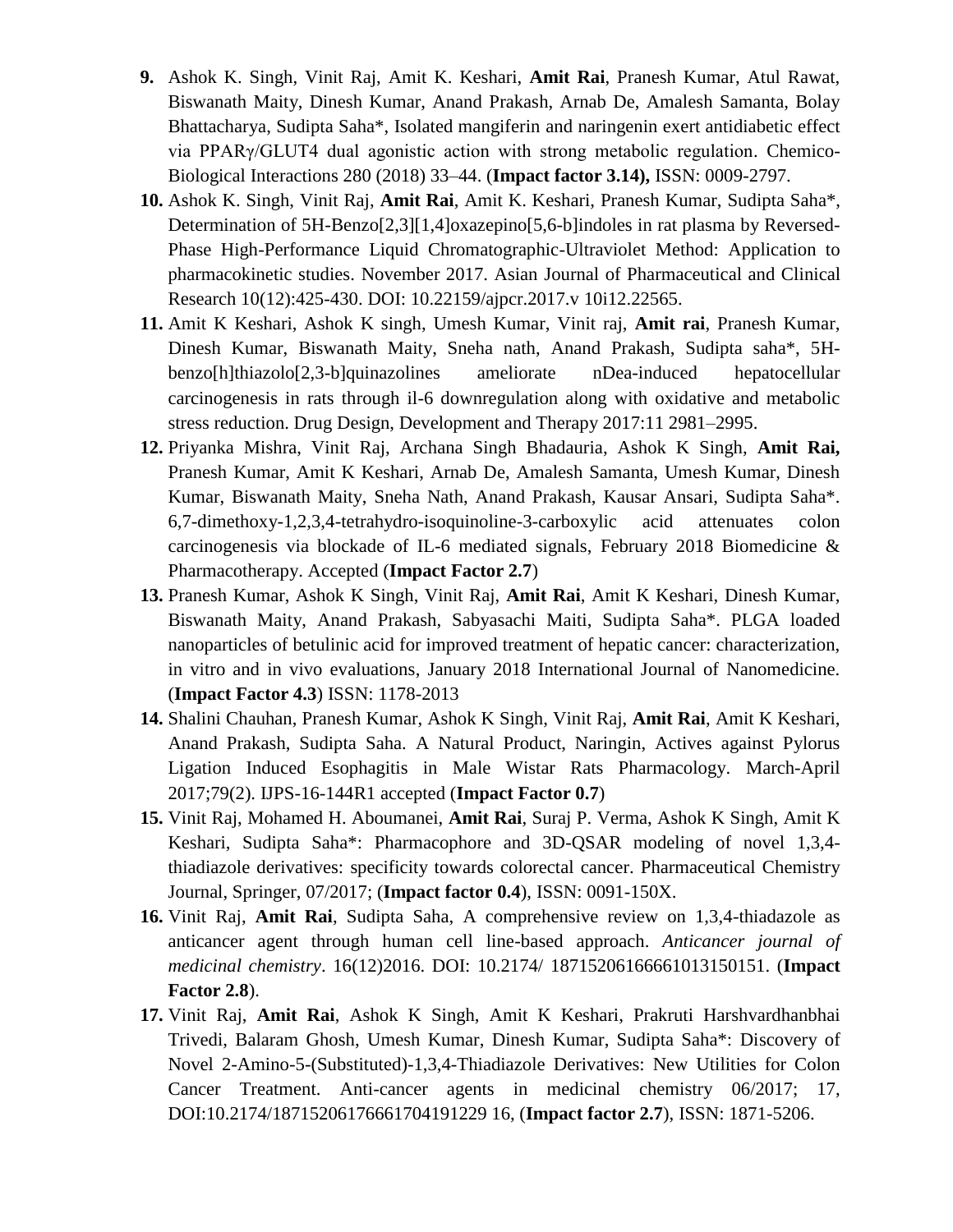- **18.** Vinit Raj, **Amit Rai**, Ashok K. Singh, Amit K. Keshari, Sudipta Saha\*, Pharmacokinetics studies of single orally administered 1,3,4-thiadiazoles: Method development and validation. DOI: 10.4155/ipk-2017-0006. International journal of pharmacokinetics vol. 2, NO. 4, 13 Oct 2017.
- **19.** Ashok K Singh, Vinit Raj, **Amit Rai**, Amit K Keshari & Sudipta Saha\*, "Indole-fused benzooxazepines: a new structural class of anticancer agents", Future Sci. OA (2017) FSO168.
- **20.** Sarita Singh, **Amit Rai**, Siddhartha Maity, Srimanta Sarkar, Sutanu Maji & Sudipta Saha\* "Effect of ethanolic extract of Quisqualis indica L. flower on experimental esophagitis in albino Wistar rats", Indian Journal of Experimental Biology Vol. 55, February 2017, pp. 122-126.
- **21.** Vinit Raj\*, **Amit Rai,** Mahendra Singh, Ram Kumar, Arvind Kumar, Vinod Kumar and S.K. Sharma "Recent Update on 1,3,4-Thiadiazole Derivatives: As Anticonvulsant Agents".*American Research Journal of Pharmacy,* ISSN 2380-5706.
- **22.** Vinit Raj, **Amit Rai** and Sudipta Saha\* Review Article Human Cancer Cell Line Based Approach of 1,3,4-thiadiazole and its Fused Ring: A Comprehensive Review Anti-Cancer Agents in Medicinal Chemistry, 2017, 17, 000-000.
- **23.** Amit K Keshari, Ashok K Singh, Vinit Raj, **Amit Rai**, Prakruti Trivedi, Balaram Ghosh, Umesh Kumar, Atul Rawat, Dinesh Kumar, Sudipta Saha\*: p-TSA promoted syntheses of 5H-benzo[h]thiazolo[2,3-b]quinazoline and indeno[1,2-d]thiazolo[3,2-a]pyrimidine analogs: Molecular modeling and in-vitro antitumor activity against hepatocellular carcinoma. Drug Design, Development and Therapy, Dovepress, 05/2017, (**Impact factor 2.8**), ISSN: 1177-8881.
- **24.** Anil K Sahdev, Vinit Raj, Ashok K Singh, **Amit Rai**, Amit K Keshari, Arnab De, Amalesh Samanta, Umesh Kumar, Atul Rawat, Dinesh Kumar, Sneha Nath, Anand Prakash, Sudipta Saha\*: Ameliorative effects of pyrazinoic acid against oxidative and metabolic stress manifested in rats with dimethylhydrazine induced colonic carcinoma. Cancer biology & therapy, Taylor & Francis, 05/2017, DOI: 10.1080/15384047.2017.1310341, (**Impact factor 2.9**), ISSN: 1538-4047.
- **25.** Atul Rawat, Swati Chaturvedi, Ashok K Singh, Anupam Guleria, Durgesh Dubey, Amit K Keshari, Vinit Raj, **Amit Rai**, Anand Prakash, Umesh Kumar, Dinesh Kumar, Sudipta Saha\*: Metabolomics approach discriminates toxicity index of Pyrazinamide and its metabolic products; Pyrazinoic acid and 5-Hydroxy Pyrazinoic acid. Human & Experimental Toxicology 04/2017, DOI: 10.1177/0960327117705426, (**Impact factor 1.7**), ISSN: 0960-3271.
- **26.** Joginder Kumar, **Amit Rai** and Vinit Raj\* "A Comprehensive Review on the Pharmacological Activity of Schiff Base Containing Derivatives". *Organic and Medicinal Chemistry,* January 23, 2017
- **27.** Vinit Raj, Sudipta Saha, **Amit Rai**, Arvind Kumar and Vinod Kumar "Augmentation of caspase-3 activity to induced apoptosis by novel 1, 3, 4-thiadiazole derivatives: A potential Bioinformatics hypothesis to treatment of the cancer". *EC Pharmaceutical Science.*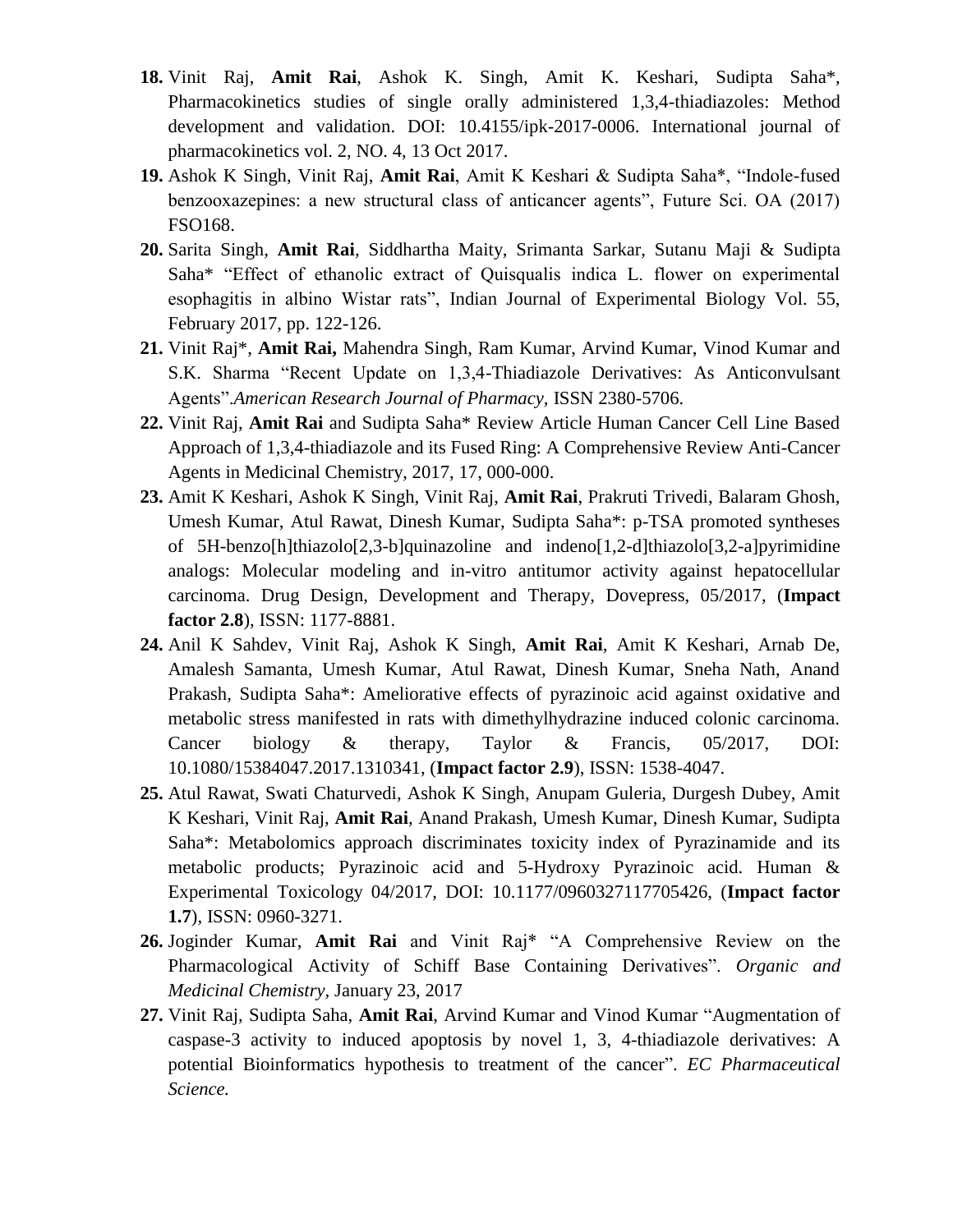- **28.** Vinit Raj, Praveen Kumar, **Amit Rai**, Mahendra Singh, Durgesh Kumar, Anil Kumar Sahdev. Review on the pharmacological activities of Hydrazones derivatives. *EC Pharmaceutical Science.*2.3 (2016): 278-306.
- **29.** Vinit Raj, **Amit Rai**, Deepak Kumar and Vinod Kumar. ["Molecular Modeling Studied](http://www.pharmatutor.org/articles/molecular-modeling-studied-inhibition-calcium-channel-receptor-strategy-antiepileptic-drug)  For Inhibition [of Calcium Channel Receptor: A strategy for the development of new](http://www.pharmatutor.org/articles/molecular-modeling-studied-inhibition-calcium-channel-receptor-strategy-antiepileptic-drug)  [antiepileptic Drug"](http://www.pharmatutor.org/articles/molecular-modeling-studied-inhibition-calcium-channel-receptor-strategy-antiepileptic-drug). *PharmaTutor*.
- **30. Amit Rai**, Vinit Raj and Deepak Kumar. "A noval Bioinformatics approach: To design noval 1, 4-benzothiazine derivatives for the treatment of Hypertension". *American Journal of Pharm Tech Research.*2015, vol-5, issue 1, 578-586. (ISSN-2249-3387) **Impact factor 0.9.**
- **31.** Sudipta Saha, **Amit Rai,** Mahendra Singh, Vinit Raj \*, Durgesh Kumar and Anil Kumar Sahdev **"**Homology modeling, MD simulation and in silico screening of Activator for the Intensification of human sirtuin type 1 (SIRT1) by novel 1,3,4-thiadiazole derivatives-A potential antiaging approach". *Mol2Net, 2015, 1(Section B), pages 1-19,*
- **32.** Vinit Raj, **Amit Rai** and Jitendra Kumar Rawat. "In Silico Design and Computational Study of Novel 1, 3, 4-Thiadiazole Derivatives as Potential Affinity with NA/H Exchanger Receptor for Anticonvulsant Activity". *PharmaTutor*. 2014, vol 2, issue 5, 113-119. (ISSN: 2347-7881).
- **33. Amit Rai** and Vinit Raj. **"***In Silico* Designing, Docking, ADME, Bioactivity and Toxicity Prediction of Novel 1, 4-Benzothiazine Derivatives as Potential Antihypertensive Agents". *American Journal of Pharm Tech Research*.2014; vol 4, issue 1, 1004-1012. (ISSN- 2249-3387) **Impact factor 0.9**
- **34.** M. Algar Raja, **Amit Rai**, Satish Kumar Yadav, Shuchita Mishra. "Determination of Abacavir Sulfate in tablet Formulation and Validation of Simple Spectrophotometric Estimation in Bulk and Pharmaceutical Formulations". *International Journal of Research & Pharmaceutical Sciences.*2011; 2 (2), 320-323. (ISSN-0975-7538).
- **35.** M. Algar Raja, D. Selva Kumar, **Amit Rai**, Satish Kumar Yadav, Shuchita Mishra. "RP-HPLC Method Estimation and its Validation of Abacavir Sulfate in tablet Formulation in Bulk and Pharmaceutical Formulations"*. International Journal of Biological & Pharmaceutical Research.*2012; 3(1), 1-5. (ISSN- 0976 – 3651 2229 – 7480).
- **36.** M. Algar Raja, Satish Kumar Yadav, **Amit Rai**, Shuchita Mishra. "Analytical Estimation of lansoprazole and validation of simple spectrophotometric in bulk and capsule formulation". *International Journal of research & pharmaceutical sciences.*2011; 2(2), 521-524. (ISSN-0975-7538).
- **37.** M. Algar Raja, D. Selva Kumar, Shuchita Mishra, **Amit Rai**, Satish Kumar Yadav. "A validated RP-HPLC determination of lamivudine in various dosage forms as per ICH guidelines". *International Journal of Pharmaceutical Development and Technology* 2012; 2(1), 1-5. (ISSN- 2248 – 9096).
- **38.** M. Algar Raja, Shuchita Mishra, **Amit Rai**, Satish Kumar Yadav. "Analytical method development and validation of simple spectrophotometric estimation of lamivudine in bulk and pharmaceutical formulations". *International Journal of research & pharmaceutical sciences* .2011; 2 (2), 315-319. (ISSN-0975-7538).